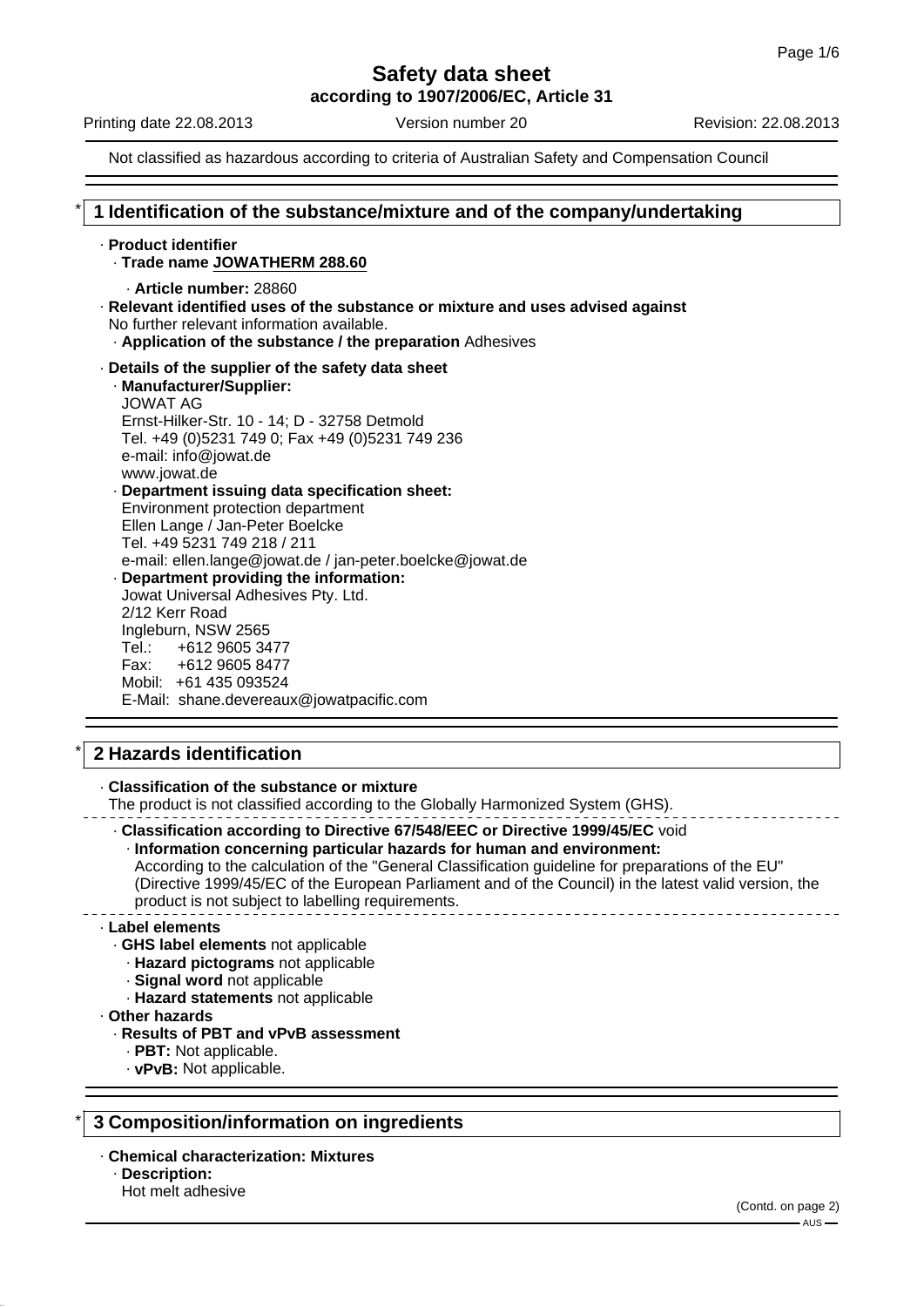# **Safety data sheet according to 1907/2006/EC, Article 31**

Printing date 22.08.2013 Version number 20 Revision: 22.08.2013

(Contd. from page 1)

#### **Trade name JOWATHERM 288.60**

| Vinyl resin |                                          |                       |                |
|-------------|------------------------------------------|-----------------------|----------------|
|             | · Dangerous components:                  |                       |                |
|             | 471-34-1 calcium carbonate               |                       | $25 - 50\%$    |
|             | 26523-78-4   tris(nonylphenyl) phosphite | $\mathbb{E}$ N R50/53 | $0.1 - 0.25\%$ |
|             |                                          | $\otimes$ H400; H410  |                |

#### · **Additional information**

If any R-phrases (risk-phrases) are listed, please refer for the exact wording to section 16.

#### \* **4 First aid measures**

#### · **Description of first aid measures**

- · **General information** No special measures required.
- · **After skin contact**
	- The product does not irritate the skin.
- After contact with the molten product, cool rapidly with cold water.
- Do not pull solidified product away from the skin.
- Seek medical treatment.
- · **After eye contact** Rinse opened eye for several minutes under running water.
- · **After swallowing** In case of persistent symptoms consult physician.

#### · **Most important symptoms and effects, both acute and delayed** No further relevant information available.

· **Indication of any immediate medical attention and special treatment needed** No further relevant information available.

# **5 Firefighting measures**

#### · **Extinguishing media**

- · **Suitable extinguishing agents**
- CO2, extinguishing powder or water jet. Fight larger fires with water jet or alcohol-resistant foam.
- · **Special hazards arising from the substance or mixture**

Can be released in case of fire

Carbon monoxide (CO)

Under certain fire conditions, traces of other toxic gases cannot be excluded.

· **Advice for firefighters**

· **Protective equipment:** Do not inhale explosion gases or combustion gases.

# \* **6 Accidental release measures**

· **Personal precautions, protective equipment and emergency procedures** Particular danger of slipping on leaked/spilled product.

- · **Environmental precautions:** No special measures required. · **Methods and material for containment and cleaning up:**
- Collect mechanically.
- Allow to solidify. Collect mechanically.
- · **Reference to other sections** See Section 7 for information on safe handling See Section 8 for information on personal protection equipment. See Section 13 for information on disposal. No dangerous materials are released.

AUS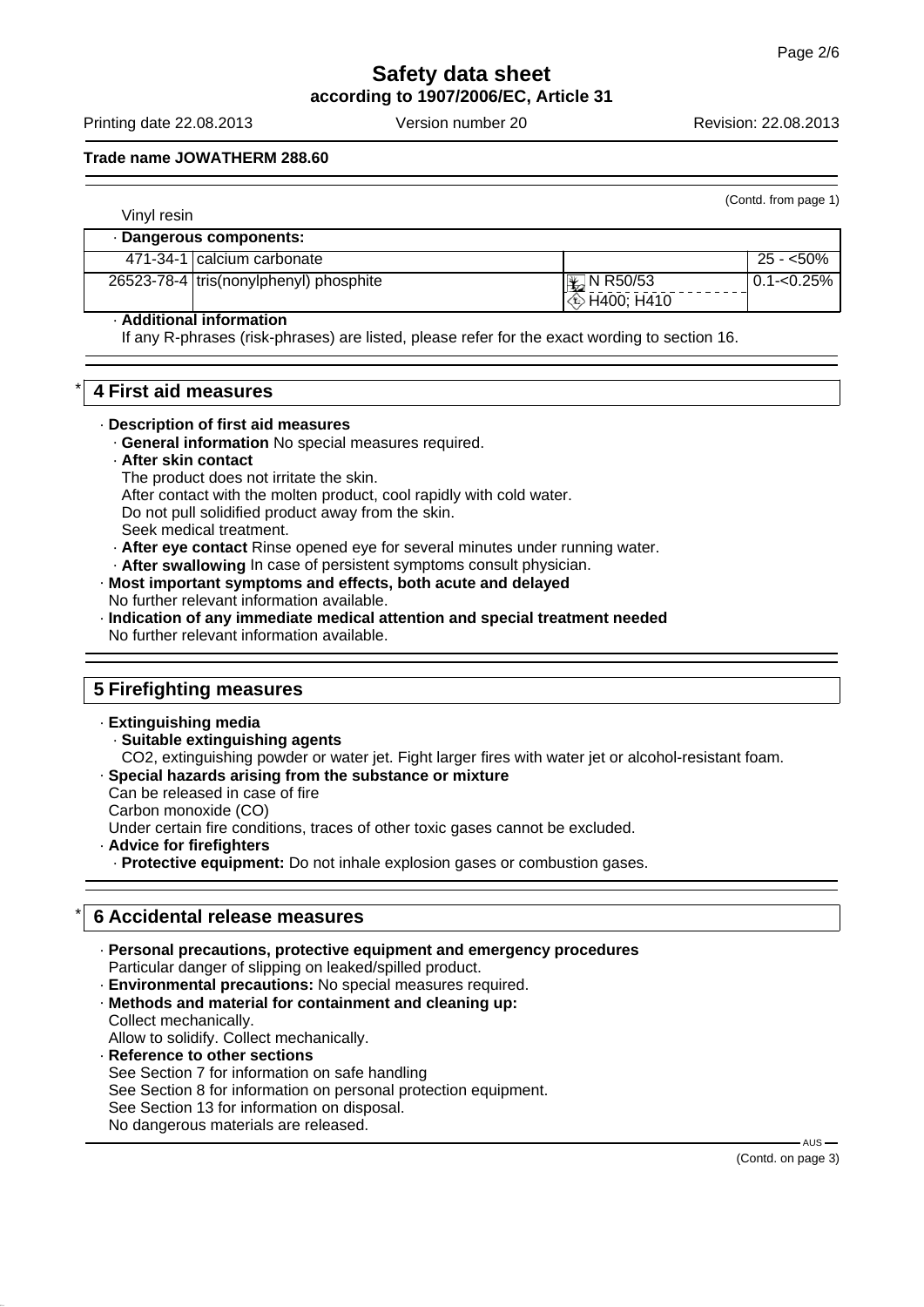# **Safety data sheet according to 1907/2006/EC, Article 31**

Printing date 22.08.2013 Version number 20 Revision: 22.08.2013

#### **Trade name JOWATHERM 288.60**

(Contd. from page 2)

# \* **7 Handling and storage**

· **Precautions for safe handling**

Store in cool, dry place in tightly closed containers.

Ensure that suitable extractors are available on processing machines

· **Information about protection against explosions and fires:** No special measures required.

- · **Conditions for safe storage, including any incompatibilities**
	- · **Storage**
		- · **Requirements to be met by storerooms and containers:** No special requirements.
		- · **Information about storage in one common storage facility:** Not required.
		- · **Further information about storage conditions:** None.
		- · **Storage class** 11

· **Specific end use(s)** No further relevant information available.

# \* **8 Exposure controls/personal protection**

· **Additional information about design of technical systems:** No further data; see item 7.

#### · **Control parameters**

| Components with critical values that require monitoring in the workplace: |  |  |
|---------------------------------------------------------------------------|--|--|
|                                                                           |  |  |

#### **471-34-1 calcium carbonate**

NES () Long-term value: 10 mg/m<sup>3</sup>

· **Additional information:** The lists that were valid during the compilation were used as basis.

#### · **Exposure controls**

· **Additional information about design of technical systems:** No further data; see item 7.

- · **Personal protective equipment**
	- · **General protective and hygienic measures**
	- Standard precautionary measures for handling chemicals are to be observed.
	- Avoid skin contact with the liquefied material.
	- · **Breathing equipment:** Not necessary if room is well-ventilated.
	- · **Protection of hands:** Heat resistant gloves
	- · **Material of gloves**
	- Leather gloves
	- Strong gloves
	- · **Penetration time of glove material** No special requirements.

· **Eye protection:** Safety glasses recommended during refilling.

# \* **9 Physical and chemical properties**

| Information on basic physical and chemical properties<br><b>General Information</b> |                                    |                    |
|-------------------------------------------------------------------------------------|------------------------------------|--------------------|
| · Appearance:                                                                       |                                    |                    |
| · Form:                                                                             | Solid.                             |                    |
| . Colour:                                                                           | According to product specification |                    |
| ⋅ Smell:                                                                            | Characteristic                     |                    |
| . Odour threshold:                                                                  | Not determined.                    |                    |
| · pH-value:                                                                         | Not applicable.                    |                    |
| Change in condition<br>· Melting point/Melting range:                               | Not determined                     |                    |
|                                                                                     |                                    | (Contd. on page 4) |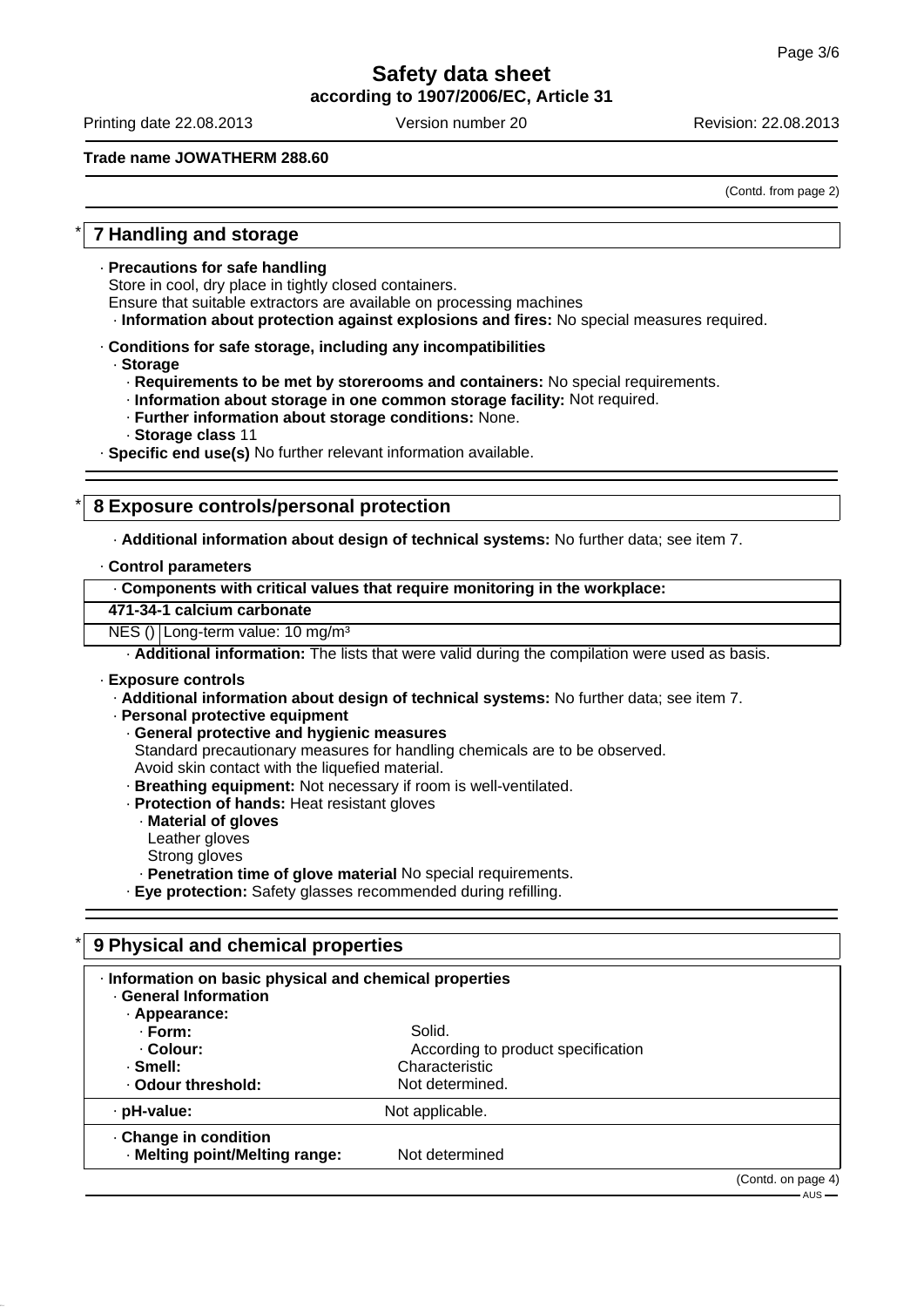# **Safety data sheet according to 1907/2006/EC, Article 31**

Printing date 22.08.2013 Version number 20 Revision: 22.08.2013

**Trade name JOWATHERM 288.60**

|                                                                                    | (Contd. from page 3)                                                              |  |
|------------------------------------------------------------------------------------|-----------------------------------------------------------------------------------|--|
| · Boiling point/Boiling range:                                                     | $>350$ °C                                                                         |  |
| · Flash point:                                                                     | > 200 °C                                                                          |  |
| · Inflammability (solid, gaseous)                                                  | Not determined.                                                                   |  |
| · Ignition temperature:                                                            | 450 °C                                                                            |  |
| Decomposition temperature:                                                         | $>220$ °C                                                                         |  |
| · Spontaneous combustion:                                                          | Product does not undergo spontaneous combustion.                                  |  |
| · Danger of explosion:                                                             | Product is not explosive.                                                         |  |
| Critical values for explosion:<br>· Lower:<br>· Upper:                             | Not determined.<br>Not determined.                                                |  |
| Vapour pressure at 20 °C:                                                          | 1 <sub>hPa</sub>                                                                  |  |
| · Density at 20 °C<br>· Relative density<br>· Vapour density<br>· Evaporation rate | $1.33$ g/cm <sup>3</sup><br>Not determined.<br>Not applicable.<br>Not applicable. |  |
| · Solubility in / Miscibility with<br>· Water:                                     | Unsoluble                                                                         |  |
| · distribution ratio (n-octanol/water): Not determined.                            |                                                                                   |  |
| · Viscosity:<br>· dynamic:<br>· kinematic:                                         | Not applicable.<br>Not applicable.                                                |  |
| · Solvent content:<br>Organic solvents:                                            | 0.0%                                                                              |  |
| · Solid content:<br>Other information                                              | 100.0%<br>No further relevant information available.                              |  |

# **10 Stability and reactivity**

- · **Reactivity**
- · **Chemical stability**
- · **Thermal decomposition / conditions to be avoided:** No decomposition if used according to specifications.
	- To avoid thermal decomposition do not overheat.
- · **Possibility of hazardous reactions** Toxic fumes may be released if heated above the decomposition point No dangerous reactions known
- · **Conditions to avoid** No further relevant information available.
- · **Incompatible materials:** No further relevant information available.
- · **Hazardous decomposition products:** Carbon monoxide Hydrocarbons Ethanoic acid

 $-AUS -$ (Contd. on page 5)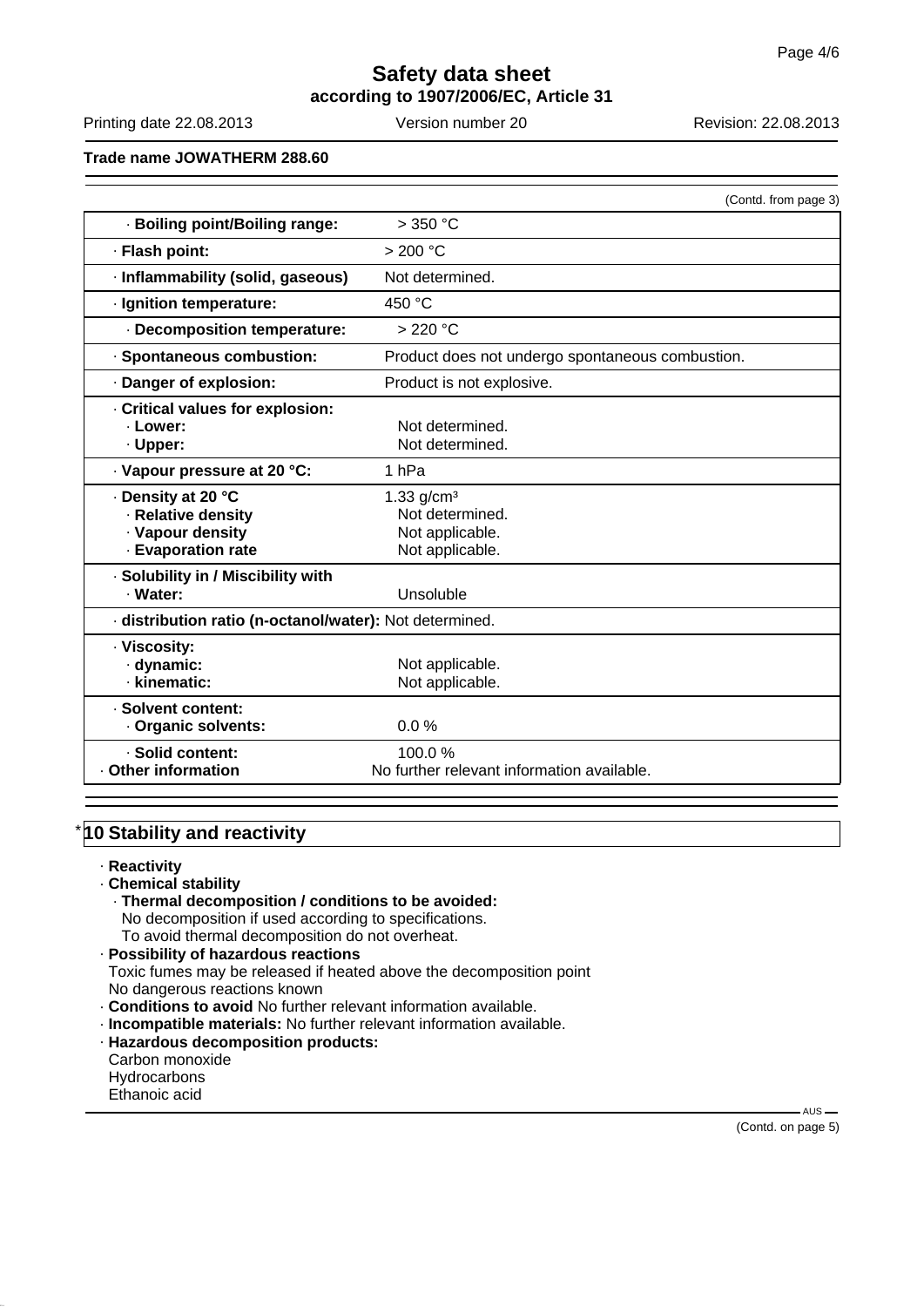# **Safety data sheet**

**according to 1907/2006/EC, Article 31**

Printing date 22.08.2013 Version number 20 Revision: 22.08.2013

#### **Trade name JOWATHERM 288.60**

(Contd. from page 4)

#### **11 Toxicological information**

#### · **Information on toxicological effects**

- · **Acute toxicity:**
	- · **LD/LC50 values that are relevant for classification:** void
	- · **Primary irritant effect:**
		- · **to the skin:** No irritant effect.
		- · **to the eye:** No irritant effect.

· **Sensitization:** No sensitizing effect known.

#### · **Additional toxicological information:**

The product is not subject to classification according to the calculation method of the General EC Classification Guidelines for Preparations (Directive 1999/45/EC of the European Parliament and of the Council) as issued in the latest version:

When used and handled according to specifications, the product does not have any harmful effects according to our experience and the information provided to us.

# **12 Ecological information**

- · **Toxicity**
	- · **Aquatic toxicity:** No further relevant information available.
- · **Persistence and degradability** No further relevant information available.
- · **Bioaccumulative potential** No further relevant information available.
- · **Mobility in soil** No further relevant information available.
	- · **Additional ecological information:**
	- · **General notes:** Generally not hazardous for water.
- · **Results of PBT and vPvB assessment**
	- · **PBT:** Not applicable.
	- · **vPvB:** Not applicable.
- · **Other adverse effects** No further relevant information available.

### **13 Disposal considerations**

· **Waste treatment methods**

· **Recommendation** Smaller quantities can be disposed with household garbage.

#### · **European waste catalogue**

08 04 10 waste adhesives and sealants other than those mentioned in 08 04 09

#### · **Uncleaned containers/packaging material:**

· **Recommendation:** Dispose of packaging according to regulations on the disposal of packagings.

| *14 Transport information                           |                |                                   |
|-----------------------------------------------------|----------------|-----------------------------------|
| · UN-Number<br>· ADG, ADN, IMDG, IATA               | not applicable |                                   |
| · UN proper shipping name<br>· ADG, ADN, IMDG, IATA | not applicable |                                   |
| · Transport hazard class(es)                        |                |                                   |
| · ADG, ADN, IMDG, IATA<br>· Class                   | not applicable |                                   |
|                                                     |                | (Contd. on page 6)<br>$-$ AUS $-$ |